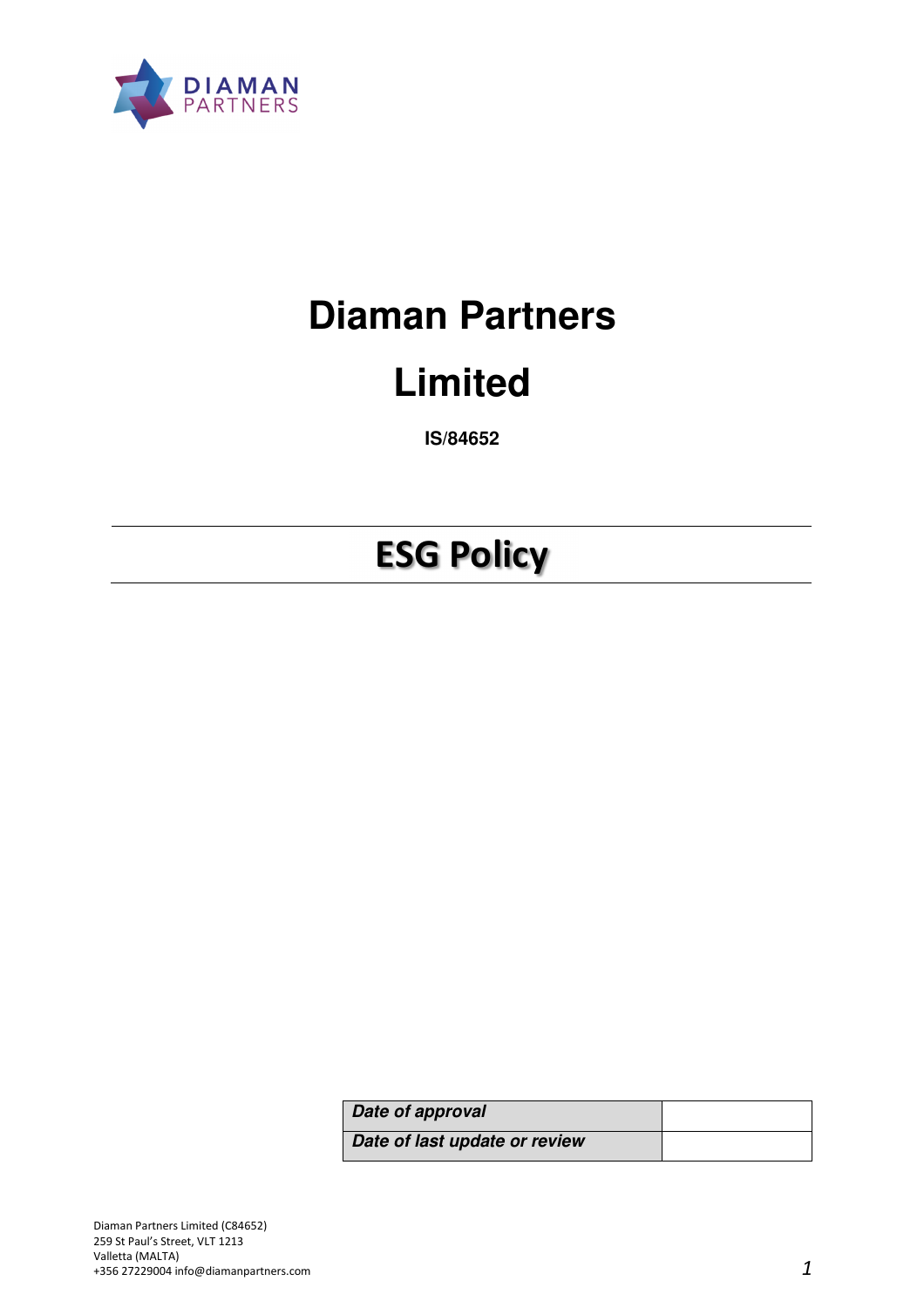

## **MATERIAL CHANGES TO THE DOCUMENT**

| <b>Date of Change</b> | <b>Version</b><br><b>Number</b> | Person making<br>the change | Page no. | <b>Comments</b> |
|-----------------------|---------------------------------|-----------------------------|----------|-----------------|
|                       |                                 |                             |          |                 |
|                       |                                 |                             |          |                 |
|                       |                                 |                             |          |                 |
|                       |                                 |                             |          |                 |

| <b>Acronym</b>     | <b>Meaning</b>                                                                                                                         |  |  |
|--------------------|----------------------------------------------------------------------------------------------------------------------------------------|--|--|
| The Company        | Diaman Partners Limited                                                                                                                |  |  |
| <b>ESG Factors</b> | Environmental, Social or Governance criteria on sustainability                                                                         |  |  |
| <b>ESG Policy</b>  | Integration and Disclosure policy on the integration of sustainability<br>risks and factors in the investment and management processes |  |  |
| <b>ESG Risks</b>   | Environmental, Social or Governance risks that can affect the<br>investment returns of an investment process or investment advice      |  |  |
| <b>PASI</b>        | Principal Adverse Sustainable Impacts on ESG factors                                                                                   |  |  |
| <b>SFDR</b>        | Reg. EU 2088/2019 on sustainability disclosure                                                                                         |  |  |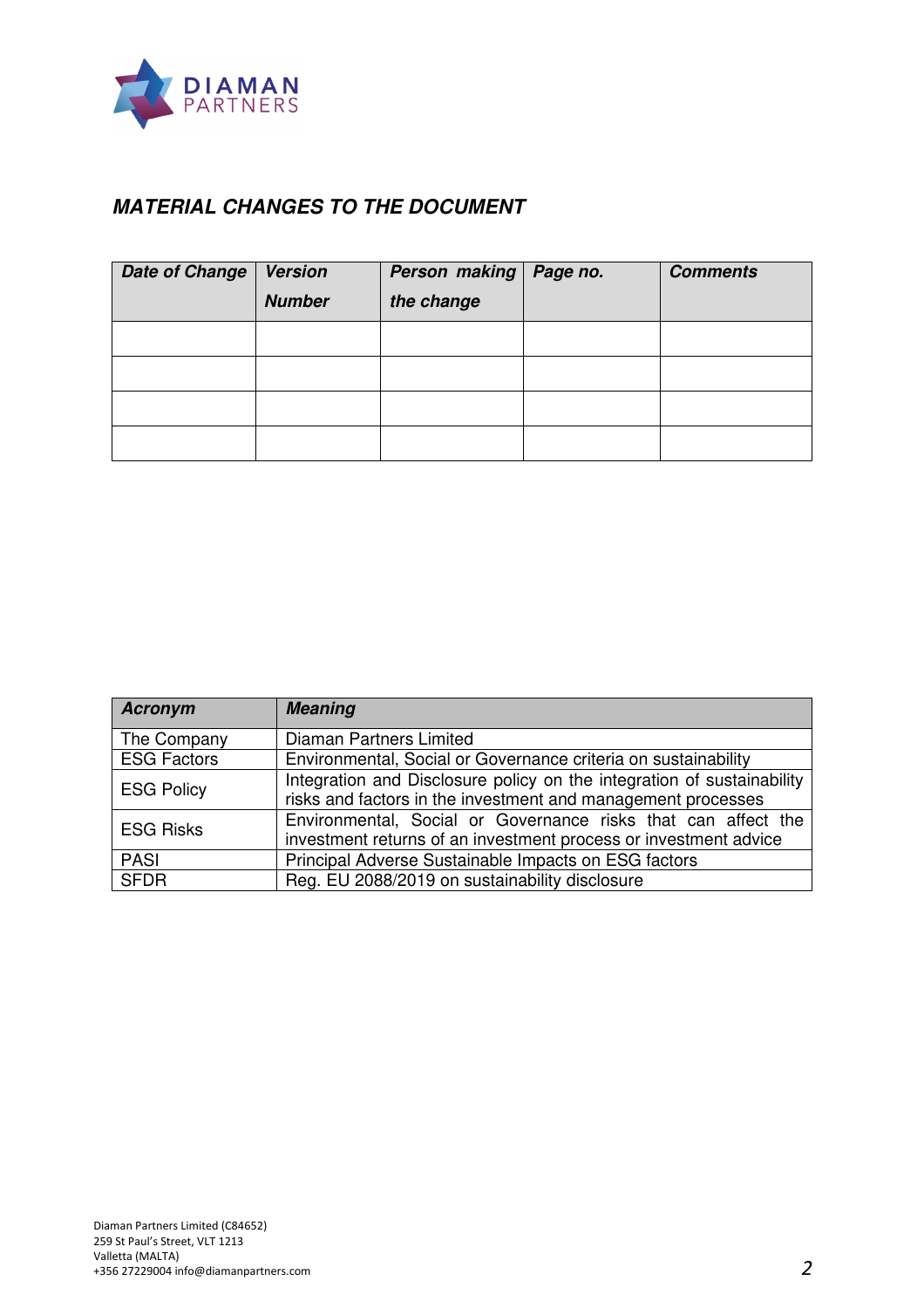

## **1. INTRODUCTION**

The Company has been authorised by the Regulator in terms of the Investment Services Act, 1994 and is required to comply with the licence conditions set out in the MFSA Rules.

The Company is authorised and regulated by the MFSA as a Category 2 MiFID licenced entity to provide a number of investment services such as investment management and investment advisory services both to professional and retail clients only.

The SFDR has been established by the European Commission ('EC') to harmonise rules for all financial market participants as well as financial advisors in the European Union or those licenced entities that provide services to EU investors so as to offer better transparency on integration of sustainability risks and the consideration of adverse sustainability impacts in their process.

The Company is required by article 3 SFDR to have an ESG Policy (the "ESG Policy"), or its equivalent, that will enable it to integrate, when possible, ESG risks and consideration of principal adverse impacts on ESG factors in its investment management processes.

The Company is also required to ensure that there are adequate systems in place to ensure that the process is maintained on a continuous basis.

## **2. BACKGROUND**

On 8th March 2018, the EC, communicated an Action Plan: Financing Sustainable Growth, to the Financial Industry. By adopting the Paris Agreement on climate change and the UN 2030 Agenda for Sustainable Development in 2015, governments from around the world chose a more sustainable path for our planet and our economy. The UN 2030 Agenda has at its core 17 Sustainable Development Goals (SDGs). Such goals will guide us in preparing for a future that ensures stability, a healthy planet, fair, inclusive and resilient societies and prosperous economies.

The financial system has a key role to play in the process. The financial system is being reformed to address the lessons of the financial crisis, and in this context, it can be part of the solution towards a greener and more sustainable economy. Reorienting private capital to more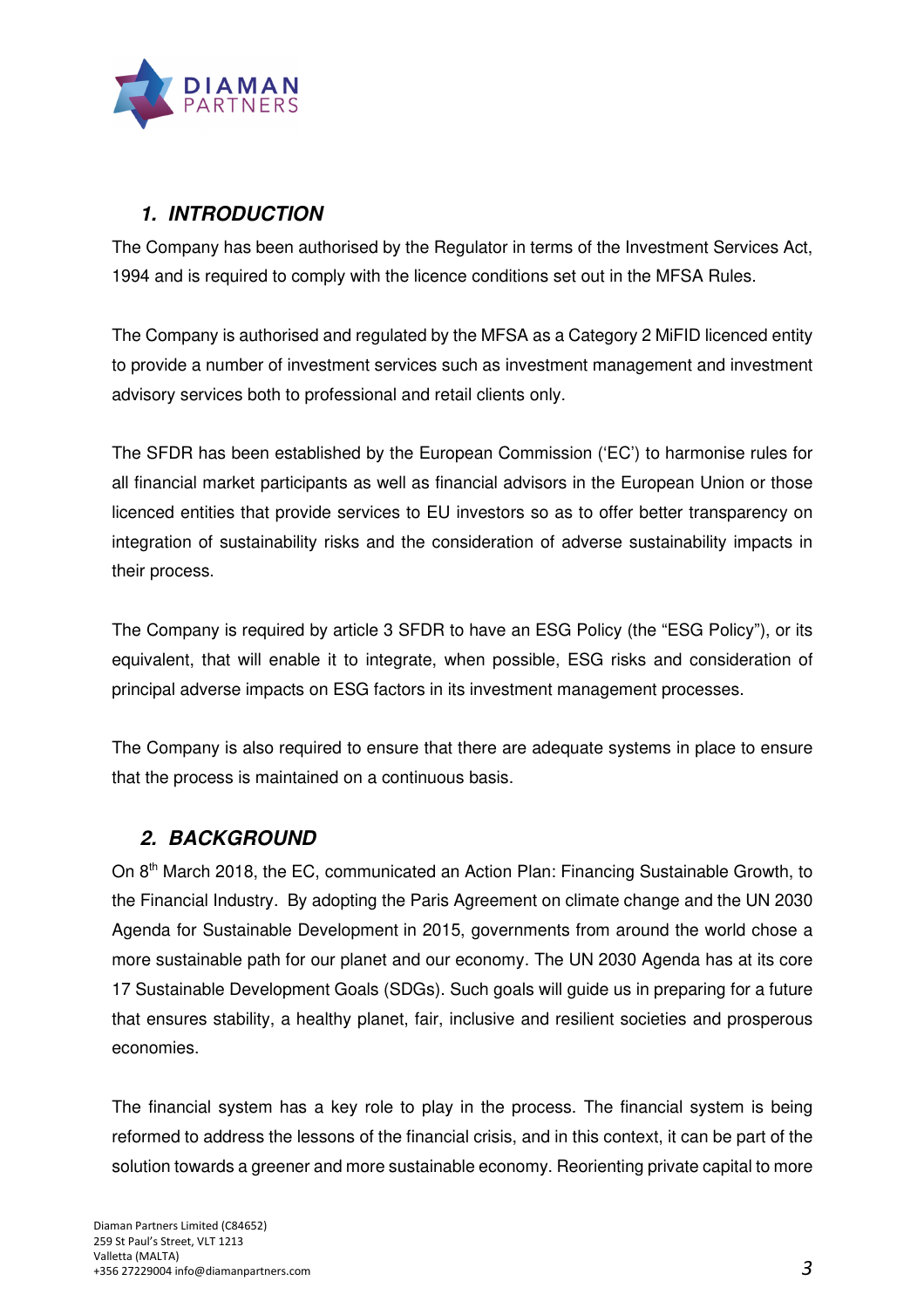

sustainable investments requires a comprehensive shift in how the financial system works and is necessary if the EU is to develop more sustainable economic growth, ensure the stability of the financial system, and foster more transparency and long-termism in the economy.

## **3. DEFINITION OF ESG RISKS CRITERIA AND FACTORS**

A "sustainability risk", as defined in the preambles no. 14 and 16 of the SFDR, means an ESG event or condition that, if it occurs, could cause a negative material impact on the value of an investment. Investment decisions and advice might cause, contribute to or be directly linked to effects on sustainability factors that are negative, material or likely to be material.

As defined by both preamble 24 of the SFDR, the UN-SDGs and the UN-PRI, "Sustainability factors" are ESG matters, as described in the table below:

| <b>Environmental</b> | <b>Social</b>      | Governance                       |
|----------------------|--------------------|----------------------------------|
| Climate change       | Human rights       | Bribery and corruption           |
| Resource depletion   | Modern slavery     | Executive pay                    |
| Waste                | Child labour       | Board diversity and structure    |
| Pollution            | Working conditions | Political lobbying and donations |
| Deforestation        | Employee relation  | Tax optimization strategy        |

## **4. INTEGRATION OF SUSTAINABILITY RISKS IN THE INTEGRATION OF INVESTMENT PROCESS**

### **a. Integration of sustainability risks**

The Company recognizes that ESG risks could threaten the investments at both individual and portfolio level but, following article 4 of the SFDR, the Company deems sustainability risks not relevant and do not take them into account in its investment management and or investment advisory processes. The Company has taken various aspects into consideration mainly due to the following. The Company manages and advises its professional and retail clients, in accordance to the investor's pre-contractual documentation, offering documentation in the instance of collective investment schemes, and the investor is not aiming to achieve long-term capital growth by integrating an ESG approach. In addition, having an ESG investment management and/ or advisory process may lead in the exclusion of securities in which the Company may typically advise on. As of to date, the advice on specific targets do not allow a clear definition of sustainability risks and may result in different approaches adopted by different Investment Advisors/ Investment Managers when integrating ESG and sustainability in its investment management analysis process.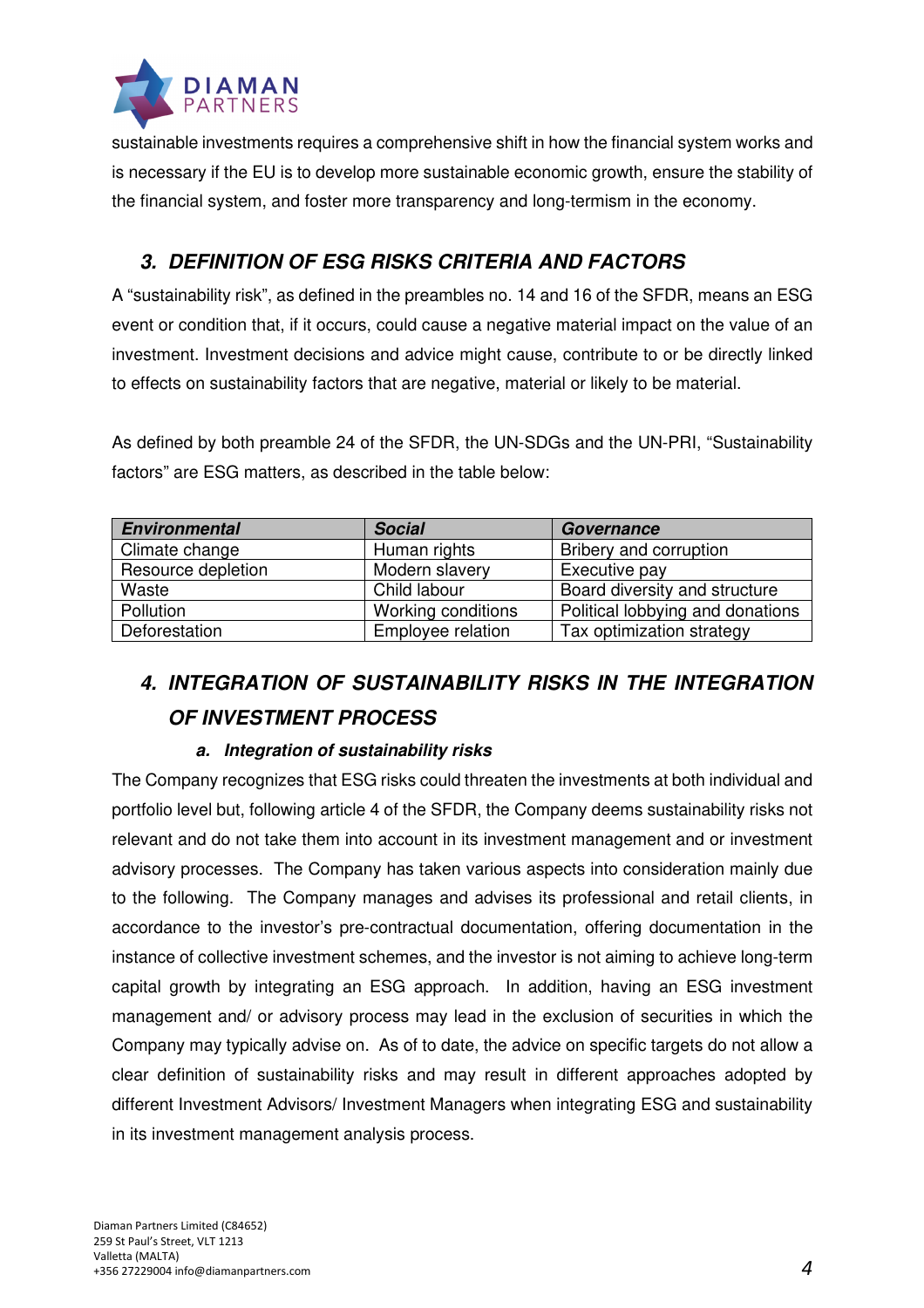

#### **b. Principal adverse impacts on sustainable factors**

Consequently, following article 6 SFDR, the Company does not consider the PASI on ESG factors in the investment management process because they do not fit in with any of the current investment management strategies.

This situation may, however, change in the foreseeable future depending on the regulatory and/ or legal framework as well as the Company's business decision.

## **5. PRE-CONTRACTUAL UPDATES**

Pursuant article 6 SFDR and article 24 (4) MIFID II, the Company must ensure to update on an on-going basis its terms of business, the investment management agreements and the regulatory disclosure on how the Company does not deem sustainability risks being relevant.

### **6. REMUNERATION**

Following article 5 Reg. EU 2088/2019, the Company is obliged to disclose how the remuneration policy is consistent with the integration of sustainability risks. Following the ESG Policy, the Company does not integrate sustainability risks and does not consider principal adverse impacts on sustainability factors in its investment management processes. Due to this reason, the Company shall not be taking sustainability risk into account in its overall remuneration and hence does not constitute criteria for the assessment of both variable and fixed remuneration. should the Company decide to take ESG Criteria in their investment process, the ESG Policy as well as the Remuneration Policy shall be updated accordingly to take this into consideration.

## **7. POLICY REVIEW**

This policy is communicated to all the staff of the Company and updated once a year following article 12 SFDR.

The Compliance Officer shall be the person responsible for this policy and will carry out its review as part on an annual basis or whenever there is a material development that requires the policy to be updated. The policy shall be approved by the Board of Directors.

## **8. FINAL NOTES**

The Company does not aim to integrate an ESG approach. However, this situation may change depending on the regulatory and legal framework or whenever the Client needs